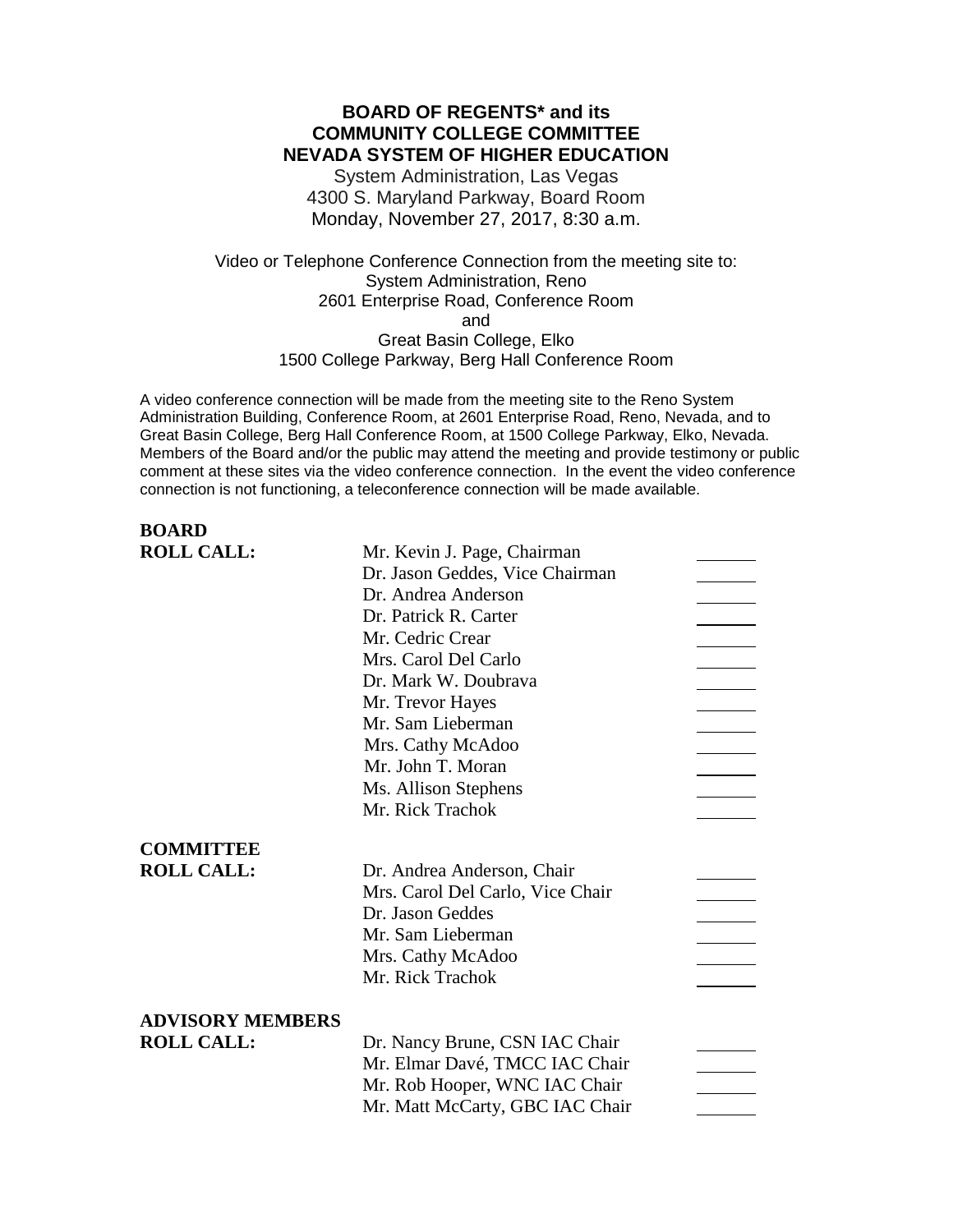In addition to the Community College Committee, this meeting is noticed as a meeting of the Board of Regents to allow other Regents who may wish to attend to participate.

### **IMPORTANT INFORMATION ABOUT THE AGENDA AND PUBLIC MEETING**

**NOTE:** Below is an agenda of all items scheduled to be considered. Notification is hereby provided that items on the agenda may be taken out of the order presented, including moving an item to a different day if the meeting is noticed for more than one day, two or more agenda items may be combined for consideration, and an agenda item may be removed from the agenda or discussion relating to an item on the agenda may be delayed at any time.

In accordance with the Board of Regents' Bylaws, Title I, Article V, Section 20, items voted on may be the subject of a motion to reconsider at this meeting. A motion to reconsider an item may be made at any time before adjournment of this meeting. Similarly, if an item is tabled at any time during the meeting, it may, by proper motion and vote, be taken from the table and thereafter be the subject of consideration and action at any time before adjournment of this meeting.

\* The Board's Committee meetings take place in accordance with the agendas published for those Committees. Regents who are not members of the Committees may attend the Committee meetings and participate in the discussion of Committee agenda items. However, action items will only be voted on by the members of each Committee, unless a Regent is temporarily made a member of that Committee under Board of Regents' Bylaws, Title 1, Article VI, Section 6. The full Board of Regents will consider Committee action items in accordance with the Board of Regents' agenda published for the current or for a subsequent meeting.

In accordance with the Board of Regents' Bylaws, Title 1, Art. V, Section 13, a quorum may be gained by telephonic hookup.

Some agenda items are noted as having accompanying reference material. Reference material may be accessed on the electronic version of the agenda by clicking the reference link associated with a particular item. The agenda and associated reference material may also be accessed on the Internet by visiting the Board of Regents' website at:

### <http://system.nevada.edu/Nshe/index.cfm/administration/board-of-regents/meeting-agendas/>

Many public libraries have publicly accessible computer terminals. Copies of the reference material and any additional support materials that are submitted to the Board of Regents' Office and then distributed to the members of the Board of Regents after the mailing of this agenda but before the meeting, will be made available as follows: 1. Copies of any such materials are available at the Board of Regents' Office at 2601 Enterprise Road, Reno, Nevada, and the Board of Regents' Office at 4300 South Maryland Parkway, Las Vegas, Nevada. A copy may be requested by calling Keri Nikolajewski at (702) 889-8426; 2. Copies of any such materials will also be available at the meeting site.

Reasonable efforts will be made to assist and accommodate physically disabled persons attending the meeting. Please call the Board office at (775) 784-4958 in advance so that arrangements may be made.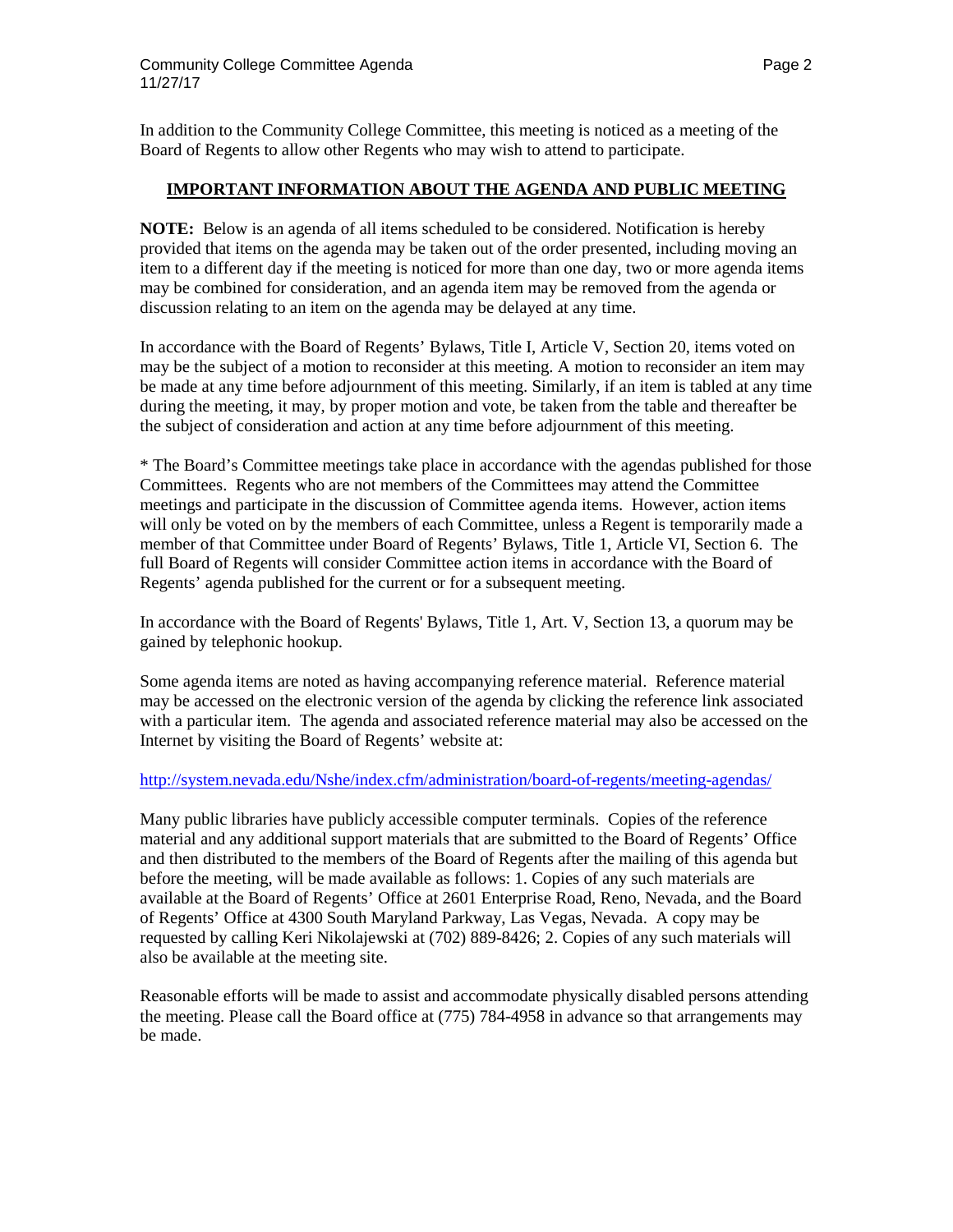## **1. PUBLIC COMMENT INFORMATION ONLY**

Public comment will be taken during this agenda item. No action may be taken on a matter raised under this item until the matter is included on an agenda as an item on which action may be taken. Comments will be limited to three minutes per person. Persons making comment will be asked to begin by stating their name for the record and to spell their last name. The Committee Chair may elect to allow additional public comment on a specific agenda item when that agenda item is being considered.

In accordance with Attorney General Opinion No. 00-047, as restated in the Attorney General's Open Meeting Law Manual, the Chair may prohibit comment if the content of that comment is a topic that is not relevant to, or within the authority of, the Board of Regents, or if the content is willfully disruptive of the meeting by being irrelevant, repetitious, slanderous, offensive, inflammatory, irrational or amounting to personal attacks or interfering with the rights of other speakers.

## **2. MINUTES FOR POSSIBLE ACTION**

Request is made for approval of the minutes from the August 31, 2017, meeting. *[\(Ref. CC-2\)](https://nshe.nevada.edu/wp-content/uploads/file/BoardOfRegents/Agendas/2017/nov-mtgs/cc-ref/CC-2.pdf)*

*ESTIMATED TIME: 5 mins.*

# **3. ASSOCIATION OF COMMUNITY INFORMATION ONLY COLLEGE TRUSTEES (ACCT) LEADERSHIP CONGRESS**

Regent Allison Stephens and Executive Director for Workforce Development Frank R. Woodbeck will provide a debrief on the ACCT Leadership Congress held in Las Vegas on September 25- 28, 2017. In addition, Vice Chancellor for Community Colleges Nate Mackinnon will discuss upcoming training opportunities for Regents through ACCT.

*ESTIMATED TIME: 10 mins.*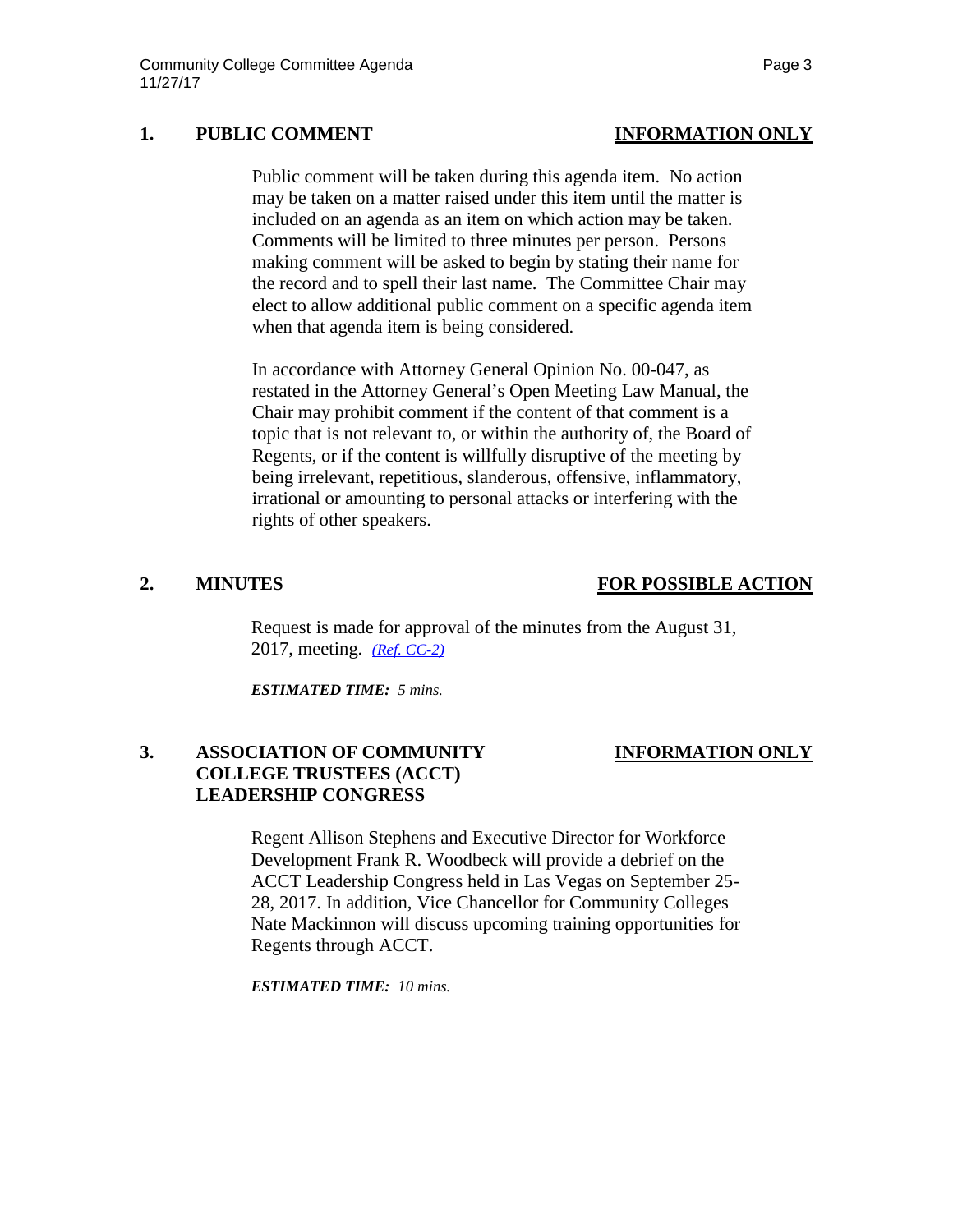### **4. NEVADA PROMISE SCHOLARSHIP INFORMATION ONLY PROGRAM**

The 2017 Nevada Legislature created the Nevada Promise Scholarship Program [\(Senate Bill 391 \(Chapter 461,](https://na01.safelinks.protection.outlook.com/?url=https%3A%2F%2Fwww.leg.state.nv.us%2FSession%2F79th2017%2FReports%2Fhistory.cfm%3Fbillname%3DSB391&data=02%7C01%7CCABBA%40nshe.nevada.edu%7Cca89aec595fd41c5e11a08d4e417e634%7C8ff9d11a9e074150ac216eedccccc3d3%7C0%7C0%7C636384238695398974&sdata=nfcWjuEqrk1juerwI%2BKkXmfcUFdhxNasNq8vf9jD%2BJA%3D&reserved=0) *Statutes of [Nevada 2017](https://na01.safelinks.protection.outlook.com/?url=https%3A%2F%2Fwww.leg.state.nv.us%2FSession%2F79th2017%2FReports%2Fhistory.cfm%3Fbillname%3DSB391&data=02%7C01%7CCABBA%40nshe.nevada.edu%7Cca89aec595fd41c5e11a08d4e417e634%7C8ff9d11a9e074150ac216eedccccc3d3%7C0%7C0%7C636384238695398974&sdata=nfcWjuEqrk1juerwI%2BKkXmfcUFdhxNasNq8vf9jD%2BJA%3D&reserved=0)*), a last-dollar program, under which recent Nevada high school graduates who enroll at a community college and meet certain eligibility requirements may receive an award to pay for registration and other mandatory fees not covered by certain federal grants, the Millennium Scholarship or the Silver State Opportunity Grant program. Vice Chancellor for Community Colleges Nate Mackinnon will present an update on the implementation of the Nevada Promise Scholarship Program, including a first look at the composition of the more than 12,000 students that submitted a timely application. *[\(Ref. CC-4\)](https://nshe.nevada.edu/wp-content/uploads/file/BoardOfRegents/Agendas/2017/nov-mtgs/cc-ref/CC-4.pdf)*

*ESTIMATED TIME: 20 mins.*

## **5. ADVISING AT COMMUNITY COLLEGES INFORMATION ONLY**

Each community college president, along with institutional administrators, will provide a brief overview of the current model and practices for advising students at their respective institutions. *[\(Refs. CC-5a](https://nshe.nevada.edu/wp-content/uploads/file/BoardOfRegents/Agendas/2017/nov-mtgs/cc-ref/CC-5a.pdf) an[d CC-5b\)](https://nshe.nevada.edu/wp-content/uploads/file/BoardOfRegents/Agendas/2017/nov-mtgs/cc-ref/CC-5b.pdf)*

*ESTIMATED TIME: 45 mins.*

## **6. INSTITUTIONAL ADVISORY COUNCIL INFORMATION ONLY MEETINGS**

Each community college's institutional advisory council meets at least quarterly to review and advise the community college on questions regarding the operations and offerings of the college. The purpose of the institutional advisory councils is to ensure the linkage of each community college to the community it serves and to anticipate future regional educational trends. Each community college president and institutional advisory council chair (or designee) will provide a report on the discussions and actions from their most recent meeting(s).

*ESTIMATED TIME: 45 mins.*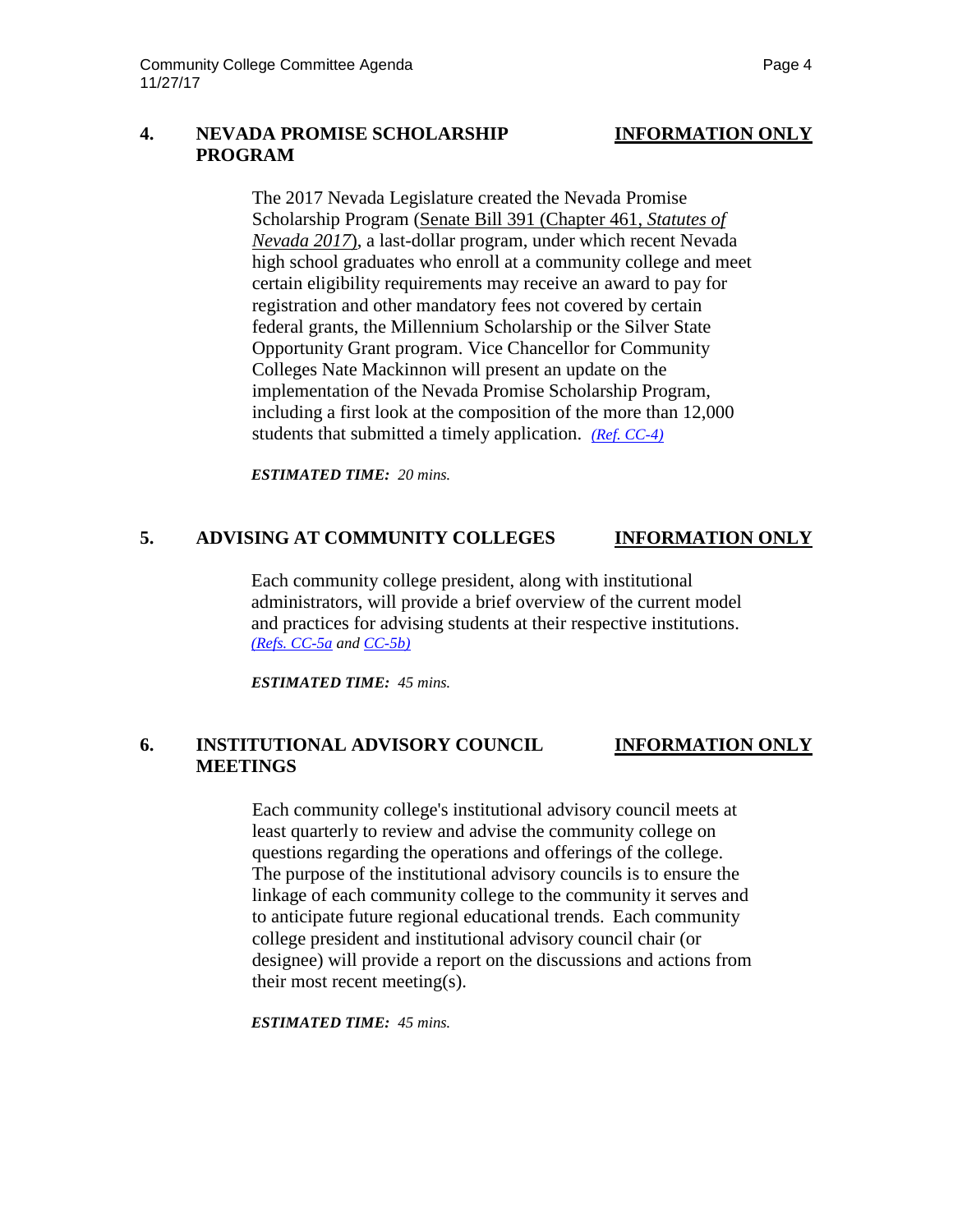## **7. COMMUNITY COLLEGE INFORMATION ONLY CAMPUS INITIATIVES**

Each community college president will provide the Committee with campus-related updates on community college initiatives that have occurred since the Committee's last regular meeting.

*ESTIMATED TIME: 40 mins.*

## **8. UNIQUE COMMUNITY COLLEGE INFORMATION ONLY HIGHLIGHTS**

Each institutional advisory council chair, on a rotational basis, will be asked to highlight unique characteristics about their college and/or community that Committee members may not be aware of. This meeting will highlight the College of Southern Nevada and CSN IAC Chair Nancy Brune will report.

*ESTIMATED TIME: 15 mins.*

### **9. NEW BUSINESS INFORMATION ONLY**

Items for consideration at future meetings may be suggested. Any discussion of an item under "New Business" is limited to description and clarification of the subject matter of the item, which may include the reasons for the request.

*ESTIMATED TIME: 5 mins.*

## **10. PUBLIC COMMENT INFORMATION ONLY**

Public comment will be taken during this agenda item. No action may be taken on a matter raised under this item until the matter is included on an agenda as an item on which action may be taken. Comments will be limited to three minutes per person. Persons making comment will be asked to begin by stating their name for the record and to spell their last name. The Committee Chair may elect to allow additional public comment on a specific agenda item when that agenda item is being considered.

In accordance with Attorney General Opinion No. 00-047, as restated in the Attorney General's Open Meeting Law Manual, the Chair may prohibit comment if the content of that comment is a topic that is not relevant to, or within the authority of, the Board of Regents, or if the content is willfully disruptive of the meeting by being irrelevant, repetitious, slanderous, offensive, inflammatory, irrational or amounting to personal attacks or interfering with the rights of other speakers.